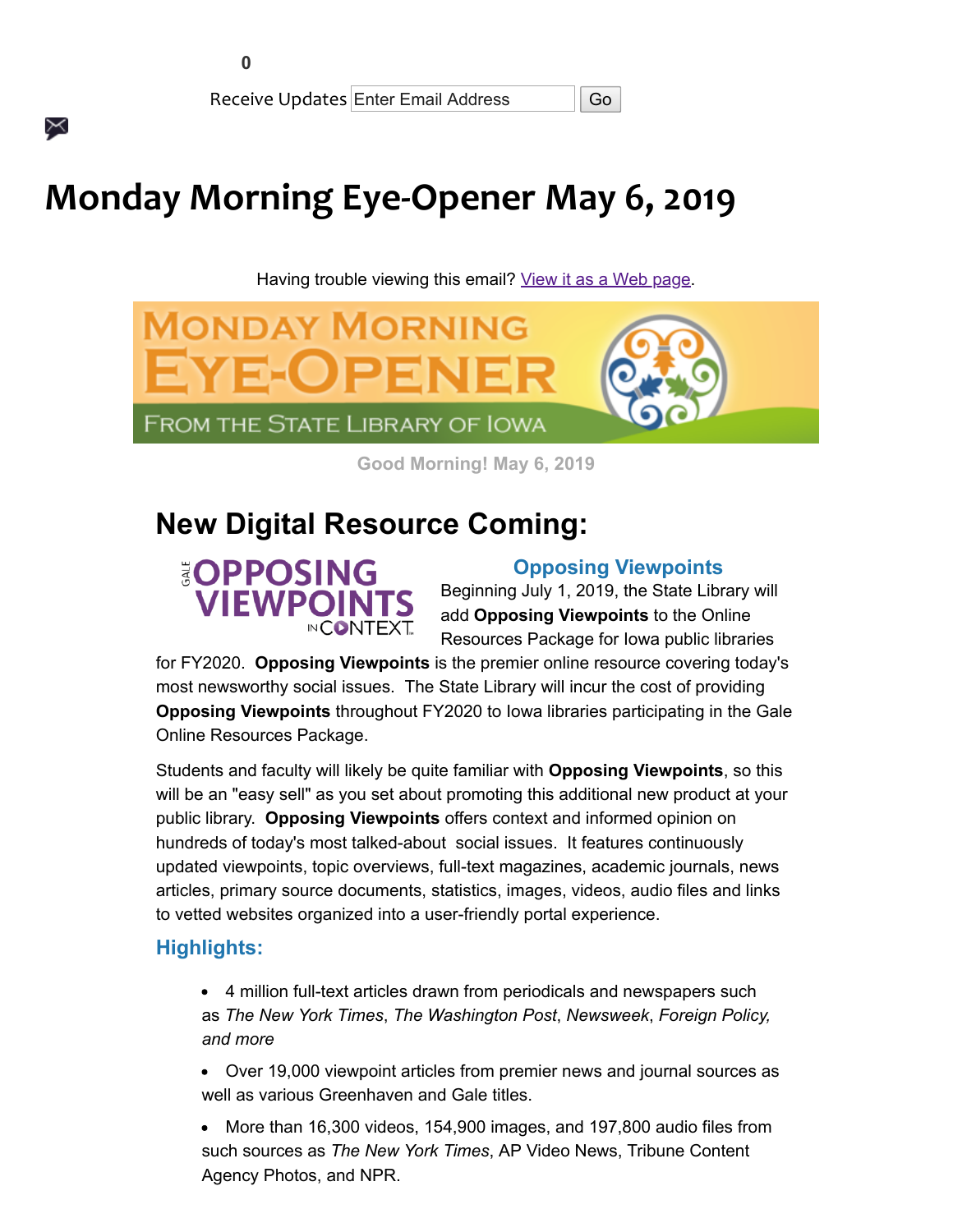• Portal pages covering popular issues to provide students and educators with a starting point for research.

A training webinar will be held on **Wednesday June 19** (9:00AM) opening a good chance to ask questions about this newly available resource--register today!

**[Opposing Viewpoints Webinar](https://statelibraryofiowa.lmscheckout.com/Course/index?utm_medium=email&utm_source=govdelivery)**



# **Apply For Scholarships ...**



#### **To 2019 ARSL Conference**

The **2019 ARSL Conference**—Association for Rural and Small Libraries—is scheduled for **September 5-7 in Burlington, Vermont**. And conference planners are offering four scholarships to first-time attendees. Note:

there are differences in the eligibility criteria for the four awards, so be sure to read through the choices carefully to match up with your own circumstances. Here are descriptions of the four:

- **The Dr. Bernard Vavrek Scholarship** is for current part-time or full-time students taking Library and Information Science classes
- **The Founders Scholarship** is for current ARSL members who have been working in the library profession for 5 years or less
- **The Ken Davenport Scholarship** is for current ARSL members who have been working in the library profession for 6 to 10 years
- **The Angel Scholarship** is open to current ARSL members who have been working in the library profession for any length of time

While general conference registration is already full, the scholarship committee promises that will be four open spots saved for the scholarship winners. **Applications must be submitted by 5:00PM on May 24**; click below to access the application. Reach out to Shirley Vonderhaar, Chair of the ARSL Scholarship Committee, with further questions [scholarship@arsl.info](mailto:scholarship@arsl.info)

**[ARSL Scholarship Application](https://arsl.info/2019-conference-news/arsl-scholarships/?utm_medium=email&utm_source=govdelivery)**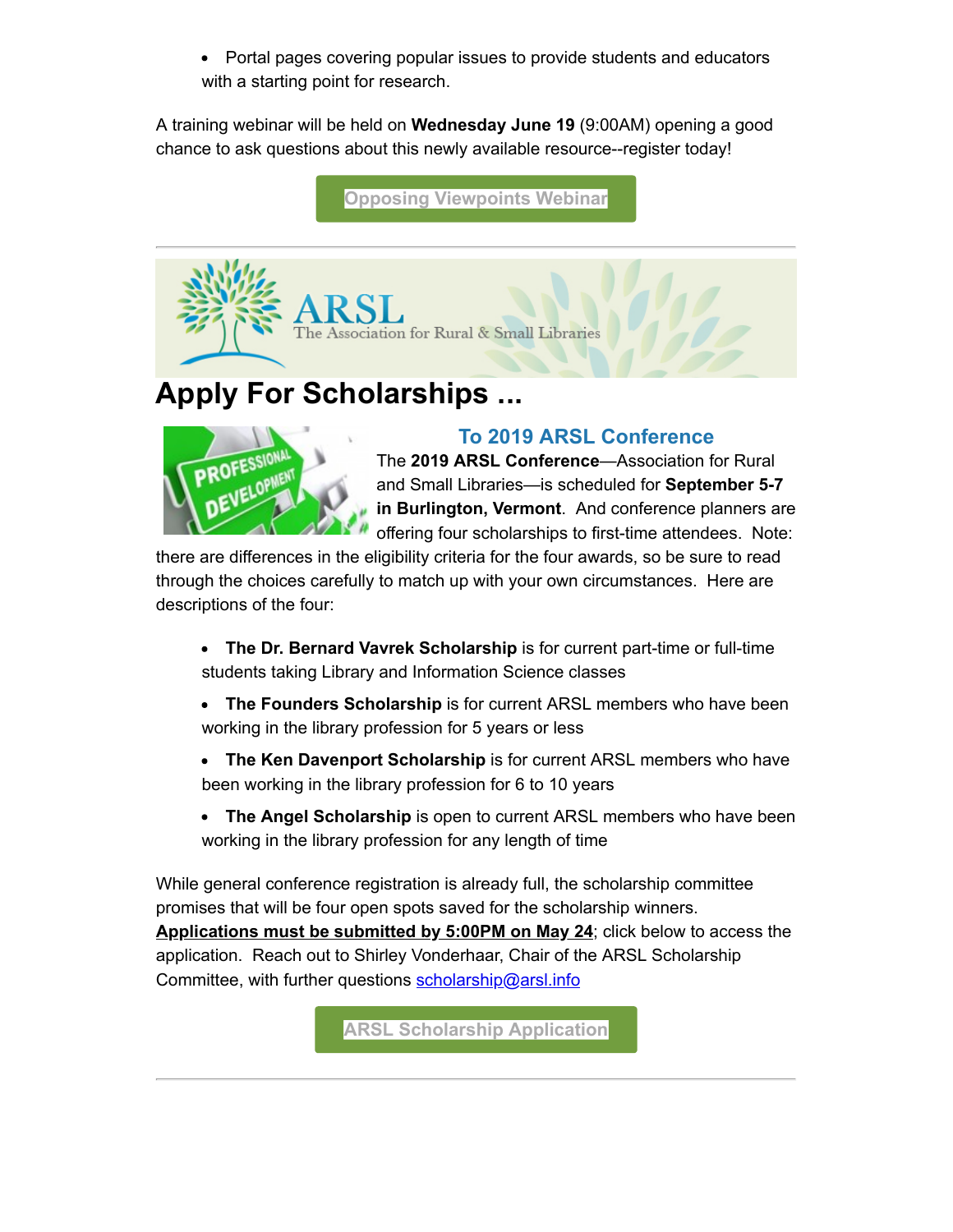

### **CONNECT, CREATE, CONTRIBUTE MAY 2019 May Is Older Americans Month**

### **Connect, Create, Contribute**

Since 1963, May has been designated as **"Older Americans Month."** Originally titled "Senior Citizens Month" by President Kennedy, it was President Carter's administration that re-named it **Older Americans Month** in 1980.

The 2019 theme is *"Connect, Create, Contribute,"* which encourages older adults to

- Connect with friends, family, and services that support participation
- Create by engaging in activities that promote learning, health, and personal enrichment
- Contribute time, talent, and life experience to benefit others

The purpose of **Older Americans Month** is to acknowledge the vitality, aspirations, and contributions of older citizens, in particular those who defended our country. Every President since JFK has issued a formal proclamation in May asking that the entire nation pay tribute in some way to older persons in their communities. Making **Older Americans Month** a perfect occasion for library book displays, bulletin boards, and programming.

The Administration on Aging, along with the Administration for Community Living are major sponsors of **Older Americans Month.** From their websites you can find logos and posters to help with your local promotions, along with activities and resources to use in local programming. Learn more about **Older Americans Month** here and share your plans with each other on **LIBRARY TALK**!

**[Older Americans Month](https://acl.gov/oam/2019/older-americans-month-2019?utm_medium=email&utm_source=govdelivery)**

# **This Week ...**



### **Director Roundtables Get Underway**

Happening throughout the month of May, **Director Roundtables** get underway this week. This year's theme is **"Libraries & Community Engagement."**  The first of many happens this **Tuesday May 7 at**

**Missouri Valley Public Library** (9:30AM-12:30PM) and another on **Thursday May**